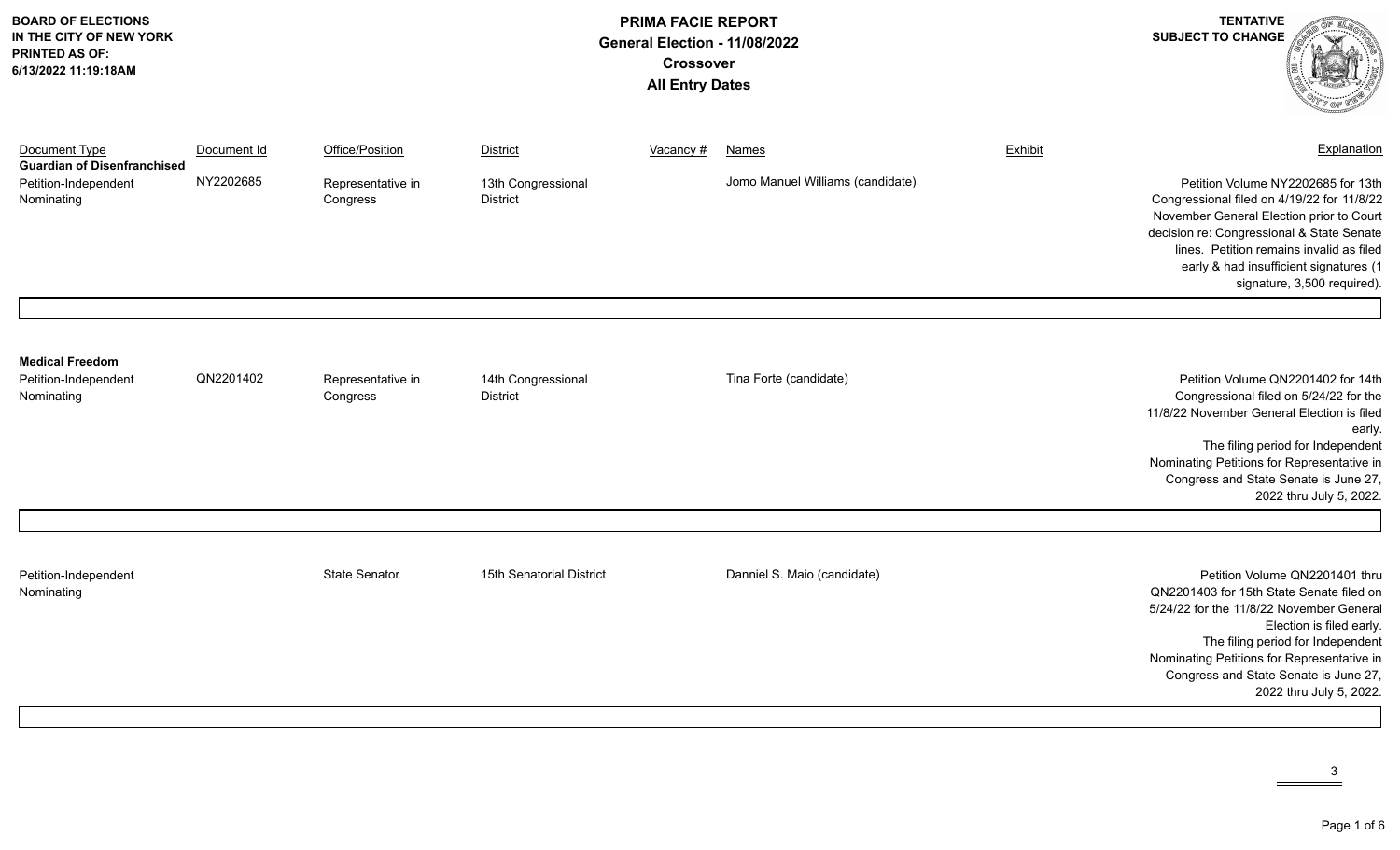| <b>BOARD OF ELECTIONS</b><br>IN THE CITY OF NEW YORK<br><b>PRINTED AS OF:</b><br>6/13/2022 11:19:18AM |             |                               | <b>TENTATIVE</b><br><b>SUBJECT TO CHANGE</b> |           |                                                                 |         |                                                                                                                                                                                                                                                                                                      |
|-------------------------------------------------------------------------------------------------------|-------------|-------------------------------|----------------------------------------------|-----------|-----------------------------------------------------------------|---------|------------------------------------------------------------------------------------------------------------------------------------------------------------------------------------------------------------------------------------------------------------------------------------------------------|
| Document Type<br><b>Medical Freedom</b>                                                               | Document Id | Office/Position               | District                                     | Vacancy # | <b>Names</b>                                                    | Exhibit | Explanation                                                                                                                                                                                                                                                                                          |
| Petition-Independent<br>Nominating                                                                    | NY2202687   | Representative in<br>Congress | 12th Congressional<br><b>District</b>        |           | Michael K. Zumbluskas (candidate)                               |         | Petition Volume NY2202687 for 12th<br>Congressional District filed on 5/31/22 for<br>the 11/8/22 November General Election is<br>filed early.<br>The filing period for Independent<br>Nominating Petitions for Representative in<br>Congress and State Senate is June 27,<br>2022 thru July 5, 2022. |
| Petition-Independent<br>Nominating                                                                    | NY2202687   | <b>State Senator</b>          | 28th Senatorial District                     |           | Daniel J. Hulkower (candidate)                                  |         | Petition Volume NY2202687 for 28th State<br>Senate filed on 5/31/22 for the 11/8/22<br>November General Election is filed early.<br>The filing period for Independent<br>Nominating Petitions for Representative in<br>Congress and State Senate is June 27,<br>2022 thru July 5, 2022.              |
| Petition-Independent<br>Nominating                                                                    | NY2202689   | Member of the<br>Assembly     | 70th Assembly District                       |           | George T. Crowley Jr. (candidate)                               |         | Petition filed on 06/06/2022 is late; due<br>date was 05/31/2022. Coversheet filed<br>06/06/2022 is late; due date was<br>05/31/2022.                                                                                                                                                                |
|                                                                                                       |             |                               |                                              |           | Petition-Filed Late (Rule A2), Coversheet- Filed Late (Rule A2) |         |                                                                                                                                                                                                                                                                                                      |
| Petition-Independent<br>Nominating                                                                    | NY2202688   | Member of the<br>Assembly     | 70th Assembly District                       |           | George T. Crowley Jr. (candidate)                               |         | Petition lacks the necessary number of<br>signatures to support candidacy and is<br>facially defective. See: Sloan v. Kellener,<br>120 AD3d 895[3rd Dept 2014]. Potential for<br>90 Signatures filed. 1500 Signatures<br>Required.                                                                   |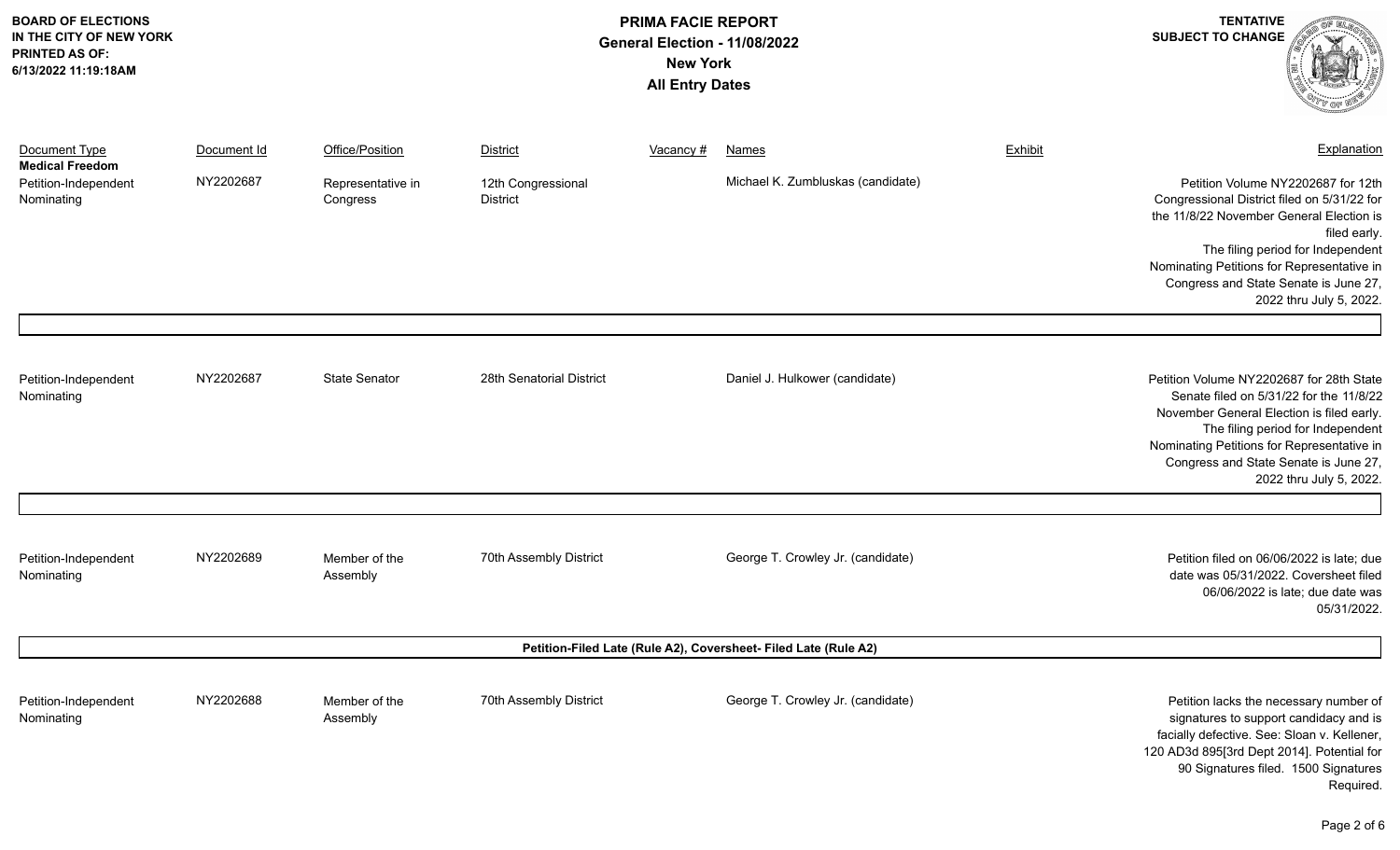| <b>BOARD OF ELECTIONS</b><br>IN THE CITY OF NEW YORK<br><b>PRINTED AS OF:</b><br>6/13/2022 11:19:18AM | <b>PRIMA FACIE REPORT</b><br>General Election - 11/08/2022<br><b>New York</b><br><b>All Entry Dates</b> |                           |                        |                                          |                                                                                                   |         | <b>TENTATIVE</b><br><b>SUBJECT TO CHANGE</b>                                                                                                                                                                                                                                                              |
|-------------------------------------------------------------------------------------------------------|---------------------------------------------------------------------------------------------------------|---------------------------|------------------------|------------------------------------------|---------------------------------------------------------------------------------------------------|---------|-----------------------------------------------------------------------------------------------------------------------------------------------------------------------------------------------------------------------------------------------------------------------------------------------------------|
| Document Type<br><b>Medical Freedom</b>                                                               | Document Id                                                                                             | Office/Position           | <b>District</b>        | Vacancy #                                | Names                                                                                             | Exhibit | Explanation                                                                                                                                                                                                                                                                                               |
|                                                                                                       |                                                                                                         |                           |                        | <b>Petition- Insufficient Signatures</b> |                                                                                                   |         |                                                                                                                                                                                                                                                                                                           |
| Petition-Independent<br>Nominating                                                                    |                                                                                                         | Member of the<br>Assembly | 75th Assembly District |                                          | Joseph A. Maffia (candidate)                                                                      |         | Petition lacks the necessary number of<br>signatures to support candidacy and is<br>facially defective. See: Sloan v. Kellener,<br>120 AD3d 895[3rd Dept 2014]. Potential for<br>1062 Signatures filed. 1500 Signatures<br>Required. Office/District on Certificate of<br>Authorization Incorrect/Omitted |
|                                                                                                       |                                                                                                         |                           |                        |                                          | Petition- Insufficient Signatures, Certificate of Authorization-Incorrect/Omitted Office/District |         |                                                                                                                                                                                                                                                                                                           |
| Independence<br>Petition-Independent<br>Nominating                                                    | NY2202702                                                                                               | Member of the<br>Assembly | 65th Assembly District |                                          | Helen Qiu (candidate)                                                                             |         | Petition lacks the necessary number of<br>signatures to support candidacy and is<br>facially defective. See: Sloan v. Kellener,<br>120 AD3d 895[3rd Dept 2014]. Potential for<br>690 Signatures filed. 1500 Signatures<br>Required.                                                                       |
|                                                                                                       |                                                                                                         |                           |                        | <b>Petition- Insufficient Signatures</b> |                                                                                                   |         |                                                                                                                                                                                                                                                                                                           |
| <b>Parent Party</b><br>Petition-Independent<br>Nominating                                             | NY2202706                                                                                               | Member of the<br>Assembly | 73rd Assembly District |                                          | David Casavis (candidate)                                                                         |         | Petition lacks the necessary number of<br>signatures to support candidacy and is<br>facially defective. See: Sloan v. Kellener,<br>120 AD3d 895[3rd Dept 2014]. Potential for<br>1215 Signatures filed. 1500 Signatures<br>Required.                                                                      |
|                                                                                                       |                                                                                                         |                           |                        | <b>Petition- Insufficient Signatures</b> |                                                                                                   |         |                                                                                                                                                                                                                                                                                                           |

 $\frac{7}{2}$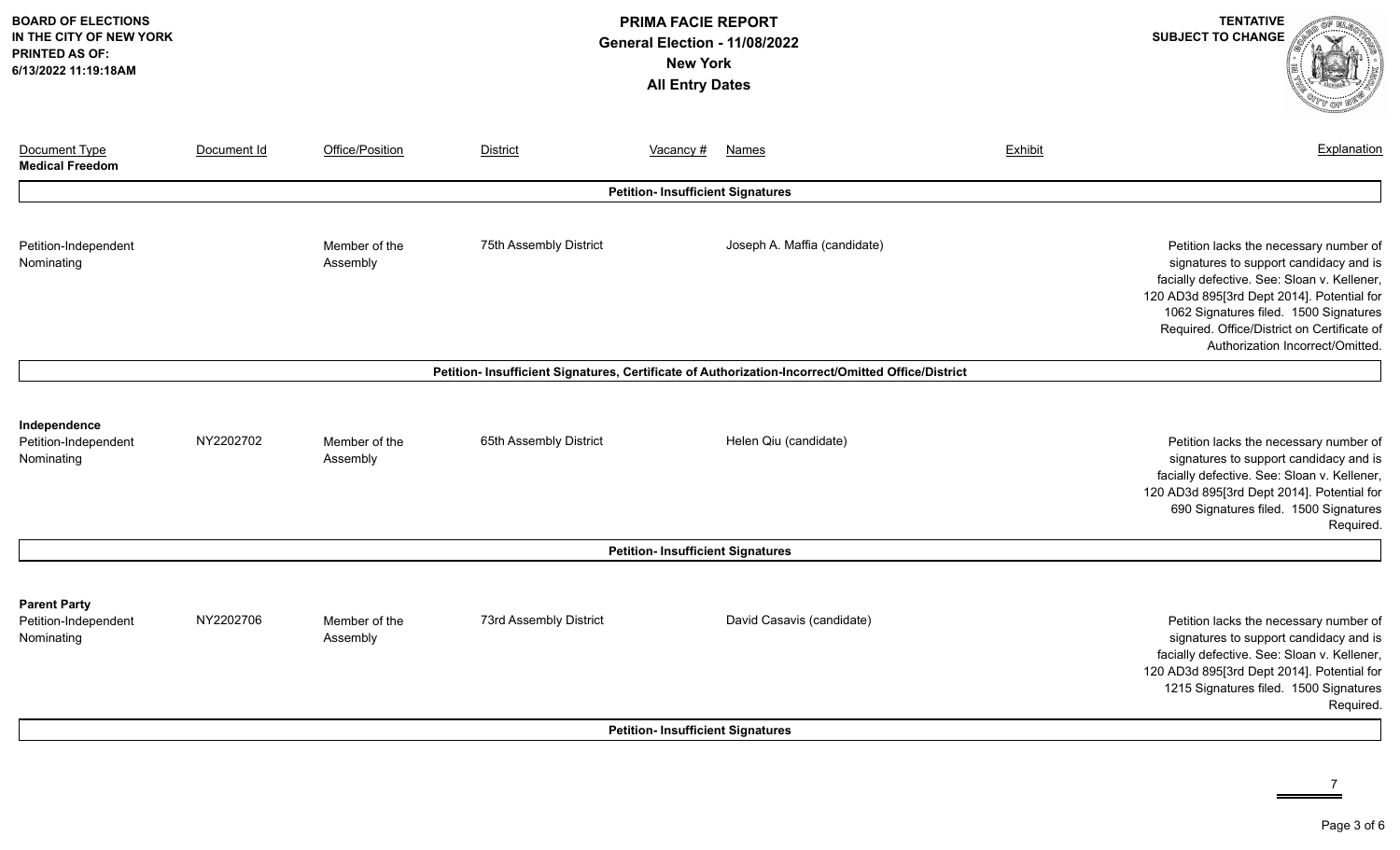| <b>BOARD OF ELECTIONS</b><br>IN THE CITY OF NEW YORK<br><b>PRINTED AS OF:</b><br>6/13/2022 11:19:18AM |                          |                                              | <b>PRIMA FACIE REPORT</b><br>General Election - 11/08/2022<br><b>Bronx</b><br><b>All Entry Dates</b> |                                          |                                           |         | <b>TENTATIVE</b><br><b>SUBJECT TO CHANGE</b>                                                                                                   |
|-------------------------------------------------------------------------------------------------------|--------------------------|----------------------------------------------|------------------------------------------------------------------------------------------------------|------------------------------------------|-------------------------------------------|---------|------------------------------------------------------------------------------------------------------------------------------------------------|
| Document Type<br><b>Parent Party</b><br>Petition-Independent<br>Nominating                            | Document Id<br>BX2201805 | Office/Position<br>Member of the<br>Assembly | <b>District</b><br>82nd Assembly District                                                            | Vacancy #                                | Names<br>Algernon Quattlebaum (candidate) | Exhibit | Explanation<br>Petition lacks the necessary number of<br>signatures to support candidacy and is<br>facially defective. See: Sloan v. Kellener, |
|                                                                                                       |                          |                                              |                                                                                                      | <b>Petition- Insufficient Signatures</b> |                                           |         | 120 AD3d 895[3rd Dept 2014]. Potential for<br>420 Signatures filed. 1500 Signatures<br>Required.                                               |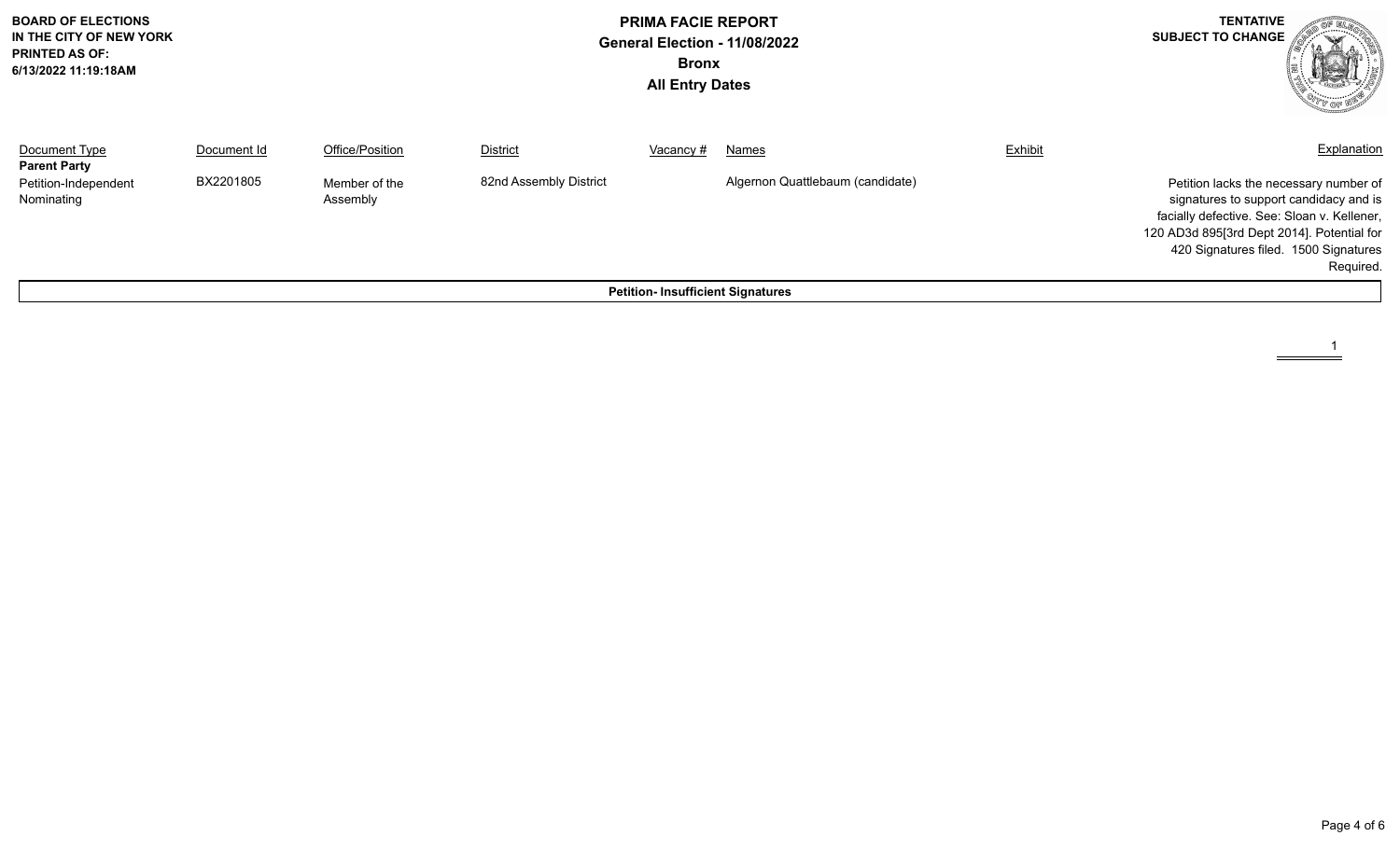| <b>BOARD OF ELECTIONS</b><br>IN THE CITY OF NEW YORK<br><b>PRINTED AS OF:</b><br>6/13/2022 11:19:18AM | <b>PRIMA FACIE REPORT</b><br>General Election - 11/08/2022<br><b>Kings</b><br><b>All Entry Dates</b> |                      |                          |           |                          |         | <b>TENTATIVE</b><br><b>SUBJECT TO CHANGE</b>                                                                                                                                                                                                                                                                                                         |
|-------------------------------------------------------------------------------------------------------|------------------------------------------------------------------------------------------------------|----------------------|--------------------------|-----------|--------------------------|---------|------------------------------------------------------------------------------------------------------------------------------------------------------------------------------------------------------------------------------------------------------------------------------------------------------------------------------------------------------|
| Document Type<br><b>Khaled Salem</b>                                                                  | Document Id                                                                                          | Office/Position      | District                 | Vacancy # | Names                    | Exhibit | Explanation                                                                                                                                                                                                                                                                                                                                          |
| Petition-Independent<br>Nominating                                                                    | KG2203063                                                                                            | <b>State Senator</b> | 22nd Senatorial District |           | Khaled Salem (candidate) |         | Petition Volume KG2203063 for 22nd State<br>Senate filed with the NYSBOE 5/27/22<br>forwarded by mail to NYCBOE and rec'd<br>6/01/22 for 11/8/22 November General<br>Election is filed early.<br>The filing period for Independent<br>Nominating Petitions for Representative in<br>Congress and State Senate is June 27,<br>2022 thru July 5, 2022. |

 $\overset{1}{=}$ 

 $\equiv$